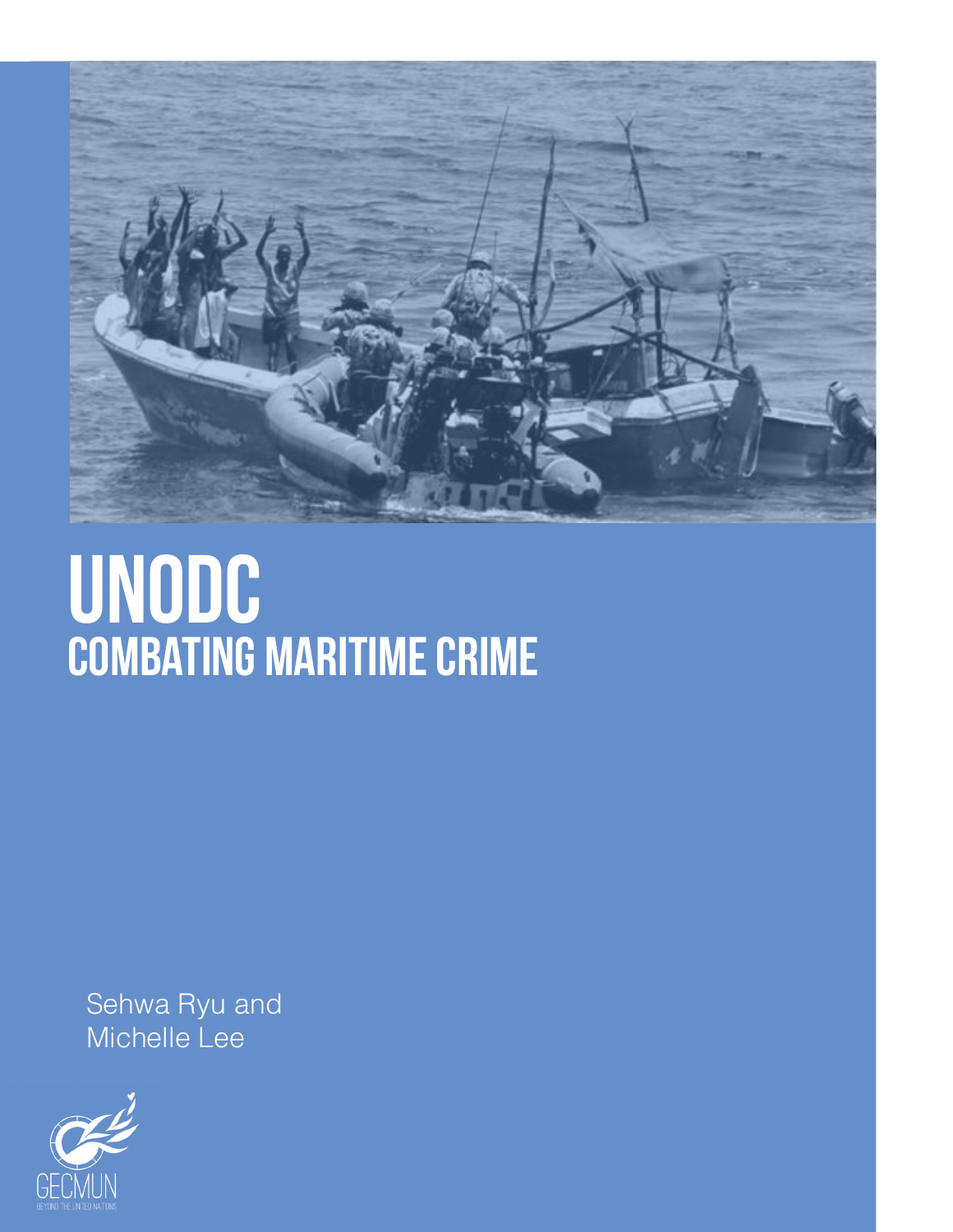

# table of contents

- I. List of Participating Countries
- II. Status Quo

### III. Description of the issue

- a. Goals
- b. UN involvement
- c. Details of this issue
- d. Past Attempts and limitations
- IV. Questions a resolution must answer
- V. Suggested sources of research
- VI. Appendix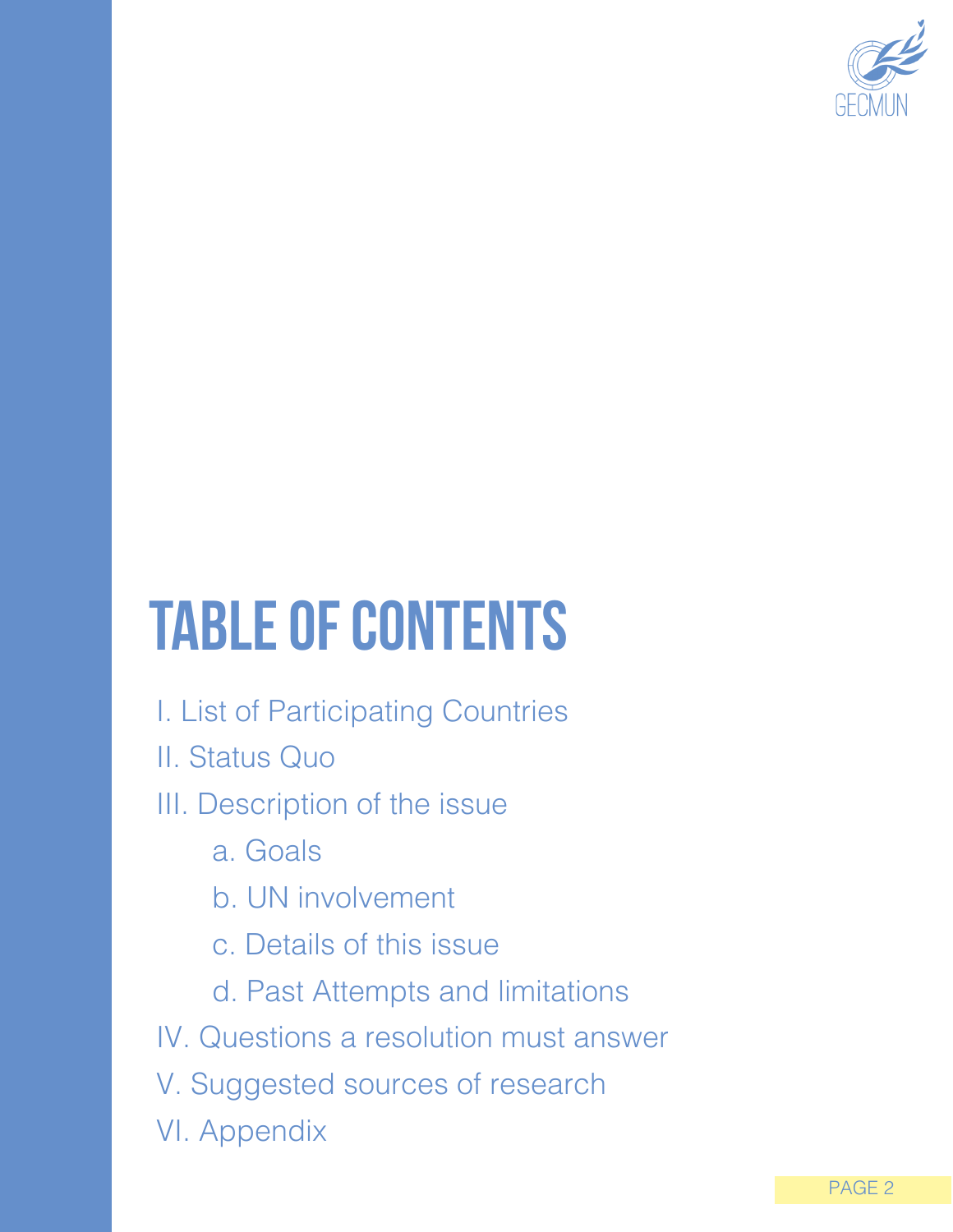## list of participating countries



| <b>Brazil</b>            | Saudi Arabia             |
|--------------------------|--------------------------|
| Canada                   | Sierra Leone             |
| Central African Republic | Somalia                  |
| Chile                    | <b>Thailand</b>          |
| China                    | United Kingdom           |
| Cuba                     | United States of America |
| Egypt                    | Vietnam                  |
| Ethiopia                 | Yemen                    |
| France                   |                          |
| Germany                  |                          |
| Guatamela                |                          |
| India                    |                          |
| Iran                     |                          |
| Italy                    |                          |
| Japan                    |                          |
| Kenya                    |                          |
| <b>Mexico</b>            |                          |
| Nigeria                  |                          |
| Pakistan                 |                          |
| Qatar                    |                          |
| Republic of Korea        |                          |
| <b>Russia</b>            |                          |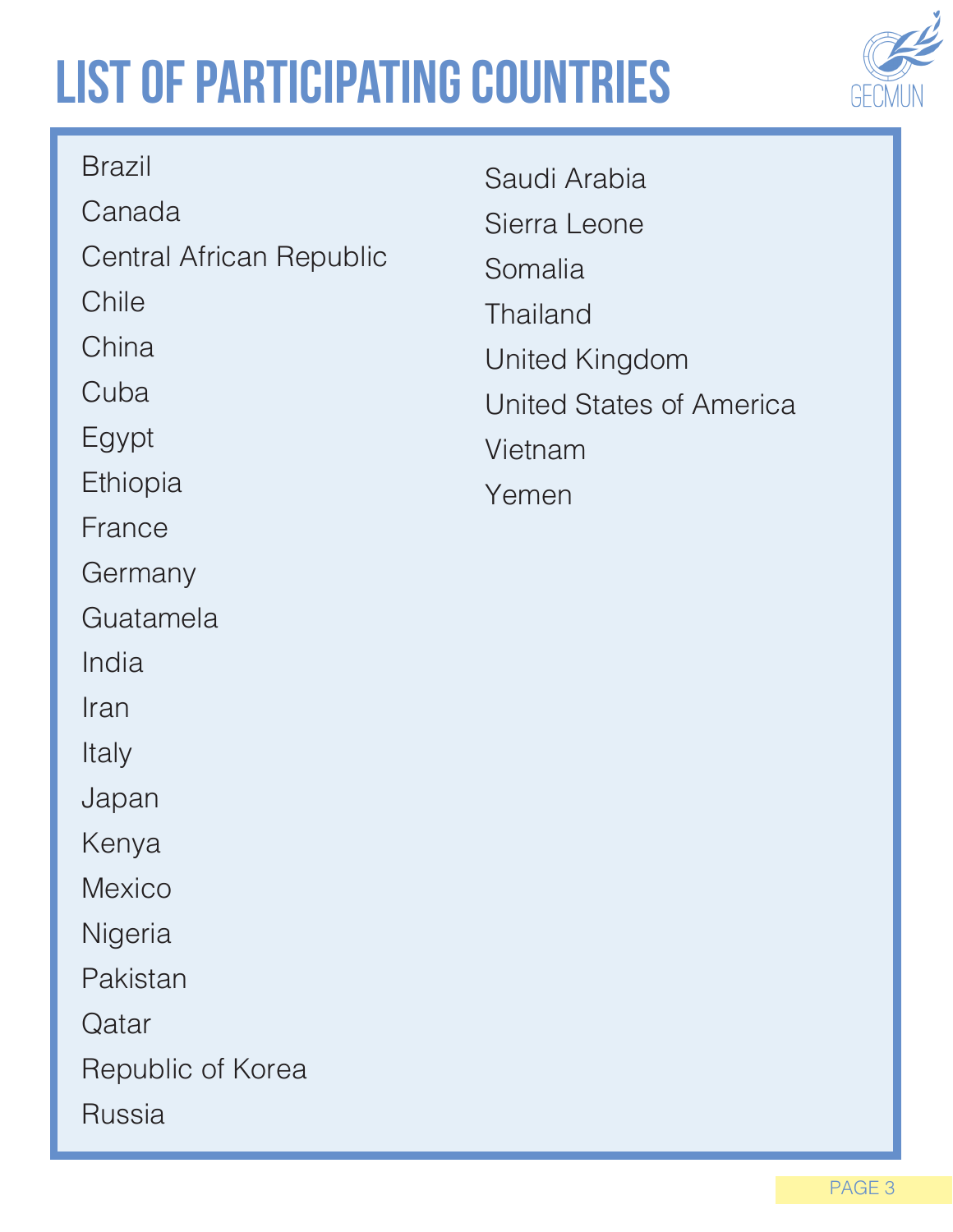### **STATUS QUO**



### Committee description

UNODC is a committee that was a result of the union between the UN drug control program and the Center for International Crime Prevention in 1997. This committee is present to aid member countries with their issues regarding crime, illegal drug use and terrorism. The UNODC deals with numerous issues including corruption, organized crime, crime prevention, drug trafficking, criminal justice, money laundering, maritime crime and piracy.

#### Current Issue

The issue that the committee will be discussing is piracy which is a major form of Maritime crime. Maritime crime is a significant threat to international trade, seafarers and regional stability. Because the majority of global trade occurs in the sea, maritime crime is highly influential to the economic effects of the world.

Maritime piracy has evolved over the centuries and continues to remain as an obstacle to international law. Piracy,which is a form of maritime crime is a basic and fundamental concern for all navies and organizations that struggle for maritime security. Despite the fact that piracy is a significant and imminent issue to be solved, which is posing huge threat to maritime safety, there has been relatively few research and academic works analyzing the cases of modern piracy. In this session, delegates will come up with resolutions that could suppress piracy in the region of Horn of Africa in terms of policy, operational decisions and various strategies.

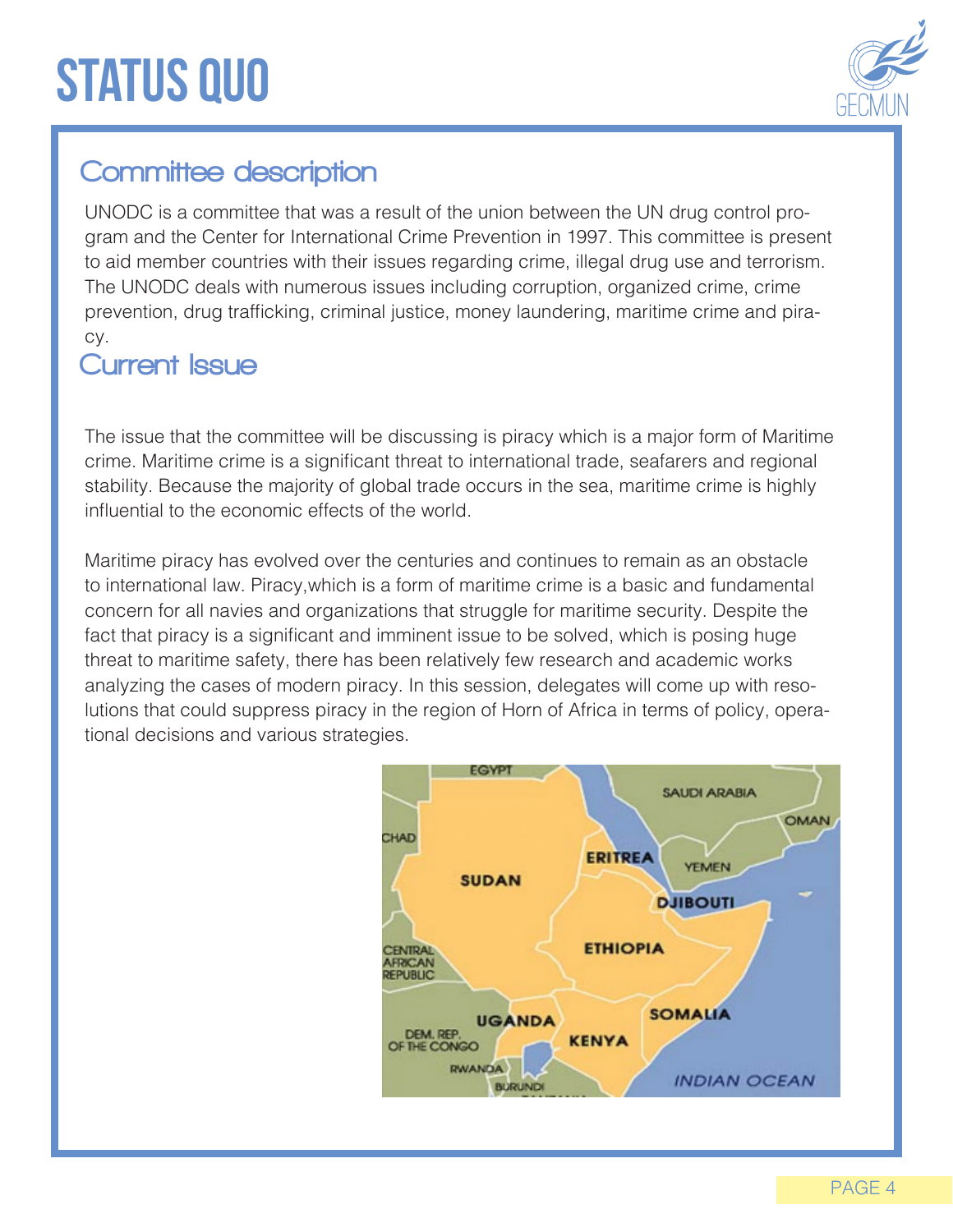

### **Goals**

The support provided by the UNODC is targeted towards the police, public prosecutors, judiciary and the prisons within the region, thus promising that the arrest, prosecution and consequent imprisonment of pirates are consistent with universally accepted norms and standards pertaining to human rights and criminal justice.

#### UN Involvement

Many programmes have been initiated and are practiced in UNODC throughout the East African Region including the Maritime Crime Programme (MCP)Trust Fund Project, the Trust Fund Project Phase 2, the EU programme to promote Regional Security, and the Piracy Prisoner Transfer programme(PPT).

Maritime Crime Programme (MCP)(03/25/2013 - 12/31/2016)

The UNODC Counter-Piracy Programme (CPP) launched in May 2009, seeks to enhance the institutional capacity of the criminal justice system of countries in the Eastern African region prosecuting piracy. As UNODC's Counter Piracy Programme developed into the Maritime Crime Programme (MCP), this work to support piracy prosecutions has continued. The Programme operates at UNODC's Regional Office for Eastern Africa (ROEA) in Nairobi, Kenya. While the Programme was initially Kenya specific, it has seen a significant increase in funding, among others through the European Union, coupled with increasing international attention on piracy. As a result, extensive project activities have been implemented in Kenya, the Seychelles and Somalia (Somaliland and Puntland), as well as Mauritius and Tanzania.

Programme for the Horn of Africa (HoA)(09/07/2010 - 12/31/2014)

MCP for the Horn of Africa (HoA) has continued implementing a range of maritime capacity development in the regions, Horn of Africa and the Indian Ocean. A vital element of the HoA program's achievements in 2014 is the deployment of six dedicated maritime mentors embedded in local maritime law enforcement agencies, providing useful hands-on training and technical assistance. While piracy rates have decreased, a unstable and weak governance and the lack of criminal justice in the Horn of Africa have continued along with other maritime and transnational threats that had increased. These include trafficking in persons, the smuggling of migrants, illegal fishing and the smuggling of weapons, drugs and charcoal, all of which relates to organized criminal networks and are facilitated across the maritime domain.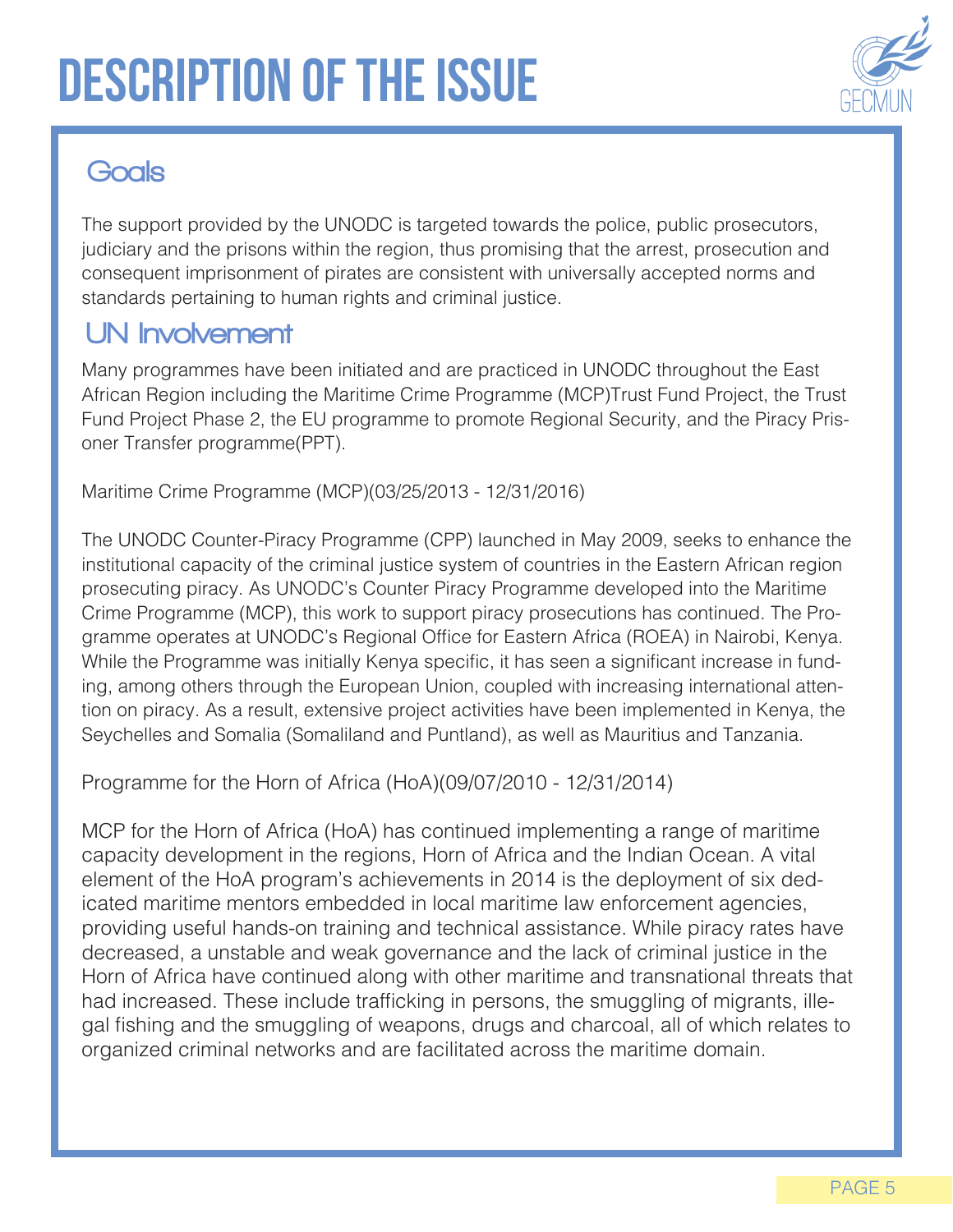

Trust Fund project(05/23/2014 - 12/31/2015)

This composed of two projects approved by the Trust Fund of the Contact Group on Piracy off the Coast of Somalia (CGPCS): "Support to Law Enforcement in Somalia (Galmudug)" and: "Support to Maritime Law Enforcement in Somalia." With these projects, UNODC will deliver assistance to give maritime law enforcement authorities in Somalia (South Central, Puntland, Somaliland and Galmudug) to increase the capacity to exercise some control over their territorial seas. Activities have been focused on developing competency in maintenance and engineering, mariner and policing skills and communications through equipment arrangement, training and educating among others. The activities outlined in this project have been identified as necessities by Somali authorities under the Kampala Process in Nairobi in June 2013 as well as on visits to various regions in the Horn of Africa. These activities also fall within the framework of the Somali Maritime Resource and Security Strategy (SMRSS). They will be endorsed with bilaterally-funded activities under the ongoing programming under the UNODC Maritime Crime Programme in the Horn of Africa.

Trust Fund Project Phase 2

This project contributes to the overall objective of the MCP (Indian Oceans/ Horn of Africa): to improve the proficiency of the criminal justice systems of the mentioned regions and to carry out effective maritime law enforcements within a sound law framework. Specific goals include:

1. Supporting Kenya Prisons to improve conditions where convicted Somali pirates are held to ensure secure imprisonment.

2. Support Maritime Law Enforcement in Somalia to provide a reasonable strategic foundation for coordinated operations in Somalia

3. Support Piracy Trials Programme with UNDP.

4. Support Prisoner Transfer Flights and repatriation flights to help lessen the prison capacity, to ensure that convicted prisoners serve their sentences in their country of origin and to guarantee the safe return of unconvicted suspects

Piracy Prisoner Transfer Programme (PPTP)(01/01/2012 - 12/31/2015)

The Piracy Prisoner Transfer Programme (PPTP) falls under the overall UNODC Maritime Crime Programme and was authorized in the Report of the Special Advisor to the UNSG on Legal Aspects related to Piracy off the Coast of Somalia. The PPTP delivers supplemental infrastructure and capacity to the prison services in Somaliland and Puntland to allow the return of pirates convicted overseas to secure and humane detention facilities in the Somali regions. In addition to facilitating prisoner transfers, it has also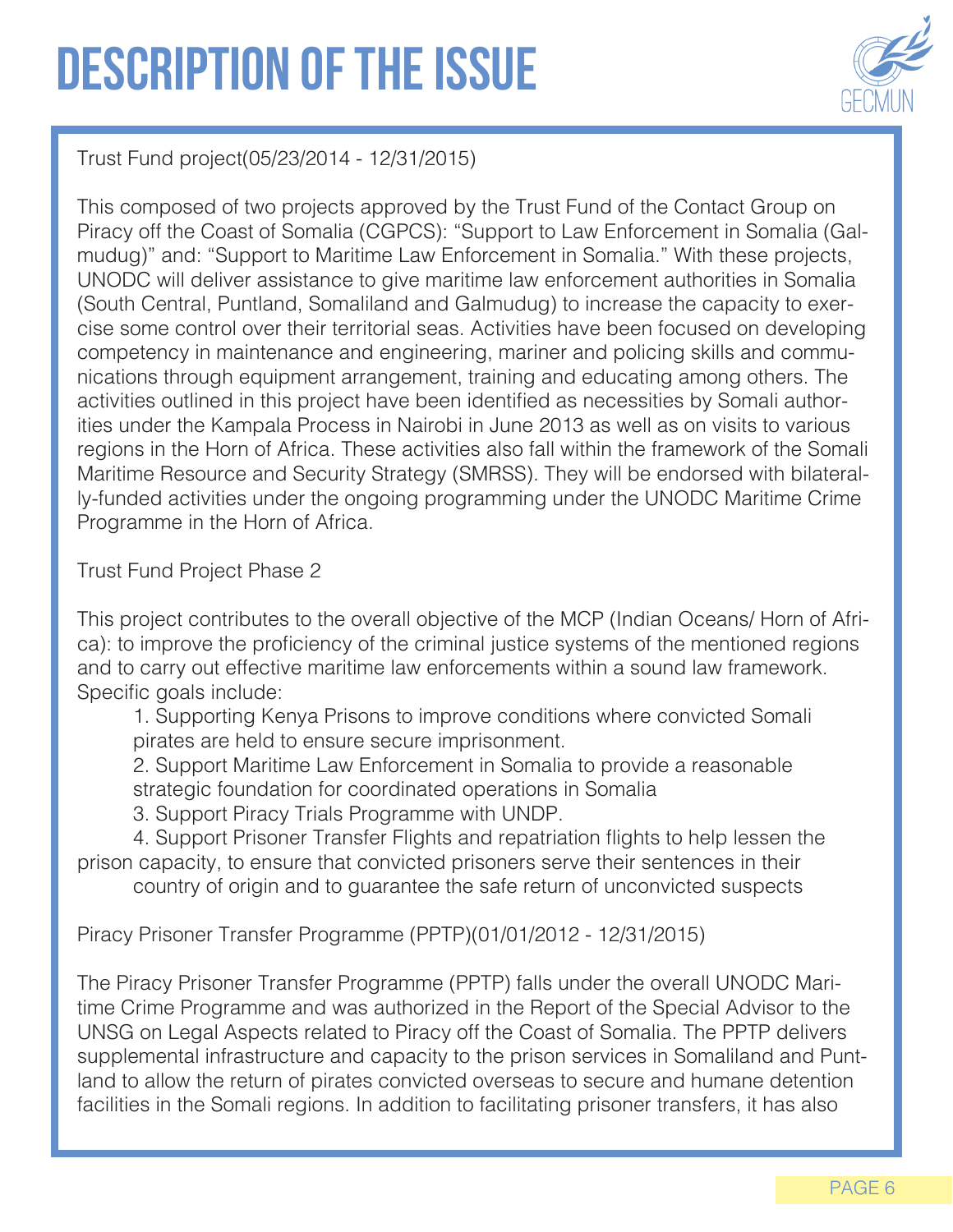

invested immensely in improving prison facilities and amenities, and hard core training and mentorship for correctional administrators. The PPTP has also implemented vocational training, education and recreational initiatives in the facilities in order to promote detainee well being and rehabilitation.

#### Indian Ocean Program

Various involvement of UN:

Contact group on piracy off the coast of Somalia: The group facilitates discussion of action among organizations to fight piracy off the coast of Somalia.

UN sub-working group on maritime piracy: With the aim of sharing information, exchanging ideas and ensuring collaboration on the issue of counter-piracy, 16 entities come together, which includes the International Maritime Organization, INTERPOL, UN office of Drugs and Crime and the Monitoring Group of Somalia.

Shared Awareness and Deconfliction (SHADE) initiative: With collaboration of INTER-POL, the European Union, NATO, Combined Maritime forces and several countries, this group builds military efforts against piracy.

Kampala Process: With the involvement of INTERPOL, the UN and the EU, aims to facilitate political dialogue in the fight against piracy.

Djibouti Code of Conduct: Treaty among East Africa

n countries on their ways to coordinate their responses to maritime piracy.(INTERPOL, 2014)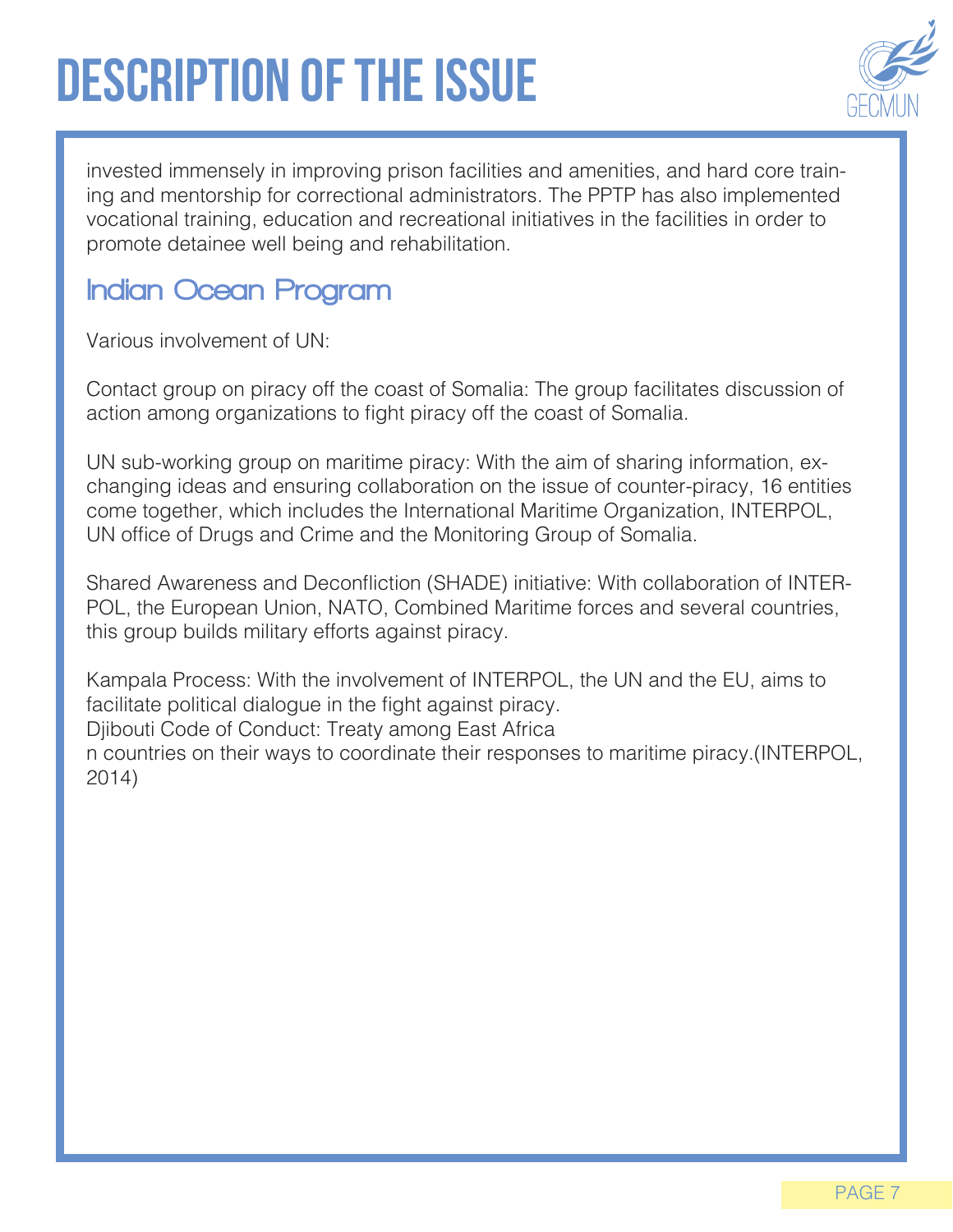

#### Details of the Issue

Major Parties involved:

#### INTERPOL

The INTERPOL has focused on three main aspects in terms of countering maritime piracy:

#### Building regional capabilities

Most of execution for maritime piracy are done in Asian or African countries. INTERPOL aims to promote capabilities of police investigation units on a regional level. By providing specialized training and abundant equipments, INTERPOL looks forward to increasing the likelihood of successful prosecutions in the future.

Improving evidence collection

INTERPOL advises, trains and equips the member countries around the world in order to improve the quality and quantity of data collected. Also, being aware of the unique difficulties for collecting evidences that maritime environment poses, INTERPOL makes sure the data collected is properly preserved and analysed.

In addition, INTERPOL will be able to analyse piracy networks easier due to the creation of a Global Database on Maritime Piracy. This will allow member countries to easily identify and arrest individuals involved in maritime piracy.

Facilitating data exchange

Sharing information between military, law enforcement and judicial bodies in member countries is very crucial. A single piracy might affect several different nations, so the data needs to be easily shared within nations. Global police communications system, known as 1-24/7, and INTERPOL's system of Notices are key to the sharing of data and the detention of suspected pirates.

#### Past attempts and its limitations

#### Private and National navies

Organizing private natives and deploying national naval forces around areas where piracy is prevalent has been successful to a certain extent. An example could be the Convoy Escort program, initiated by Jardine Lloyd Thompson Group P.L.C., its main office in London. When created in late 2010, a spokesman argued that "as far as we are aware, there aren't any aggressive solutions". The profits gained from donations are given to the International Trust Fund off the coast of Somalia to deter existing problems through more aggressive prosecutions of pirates and by improving the overall condition of the country prone to the influence of piracy; and are managed by the UNODC.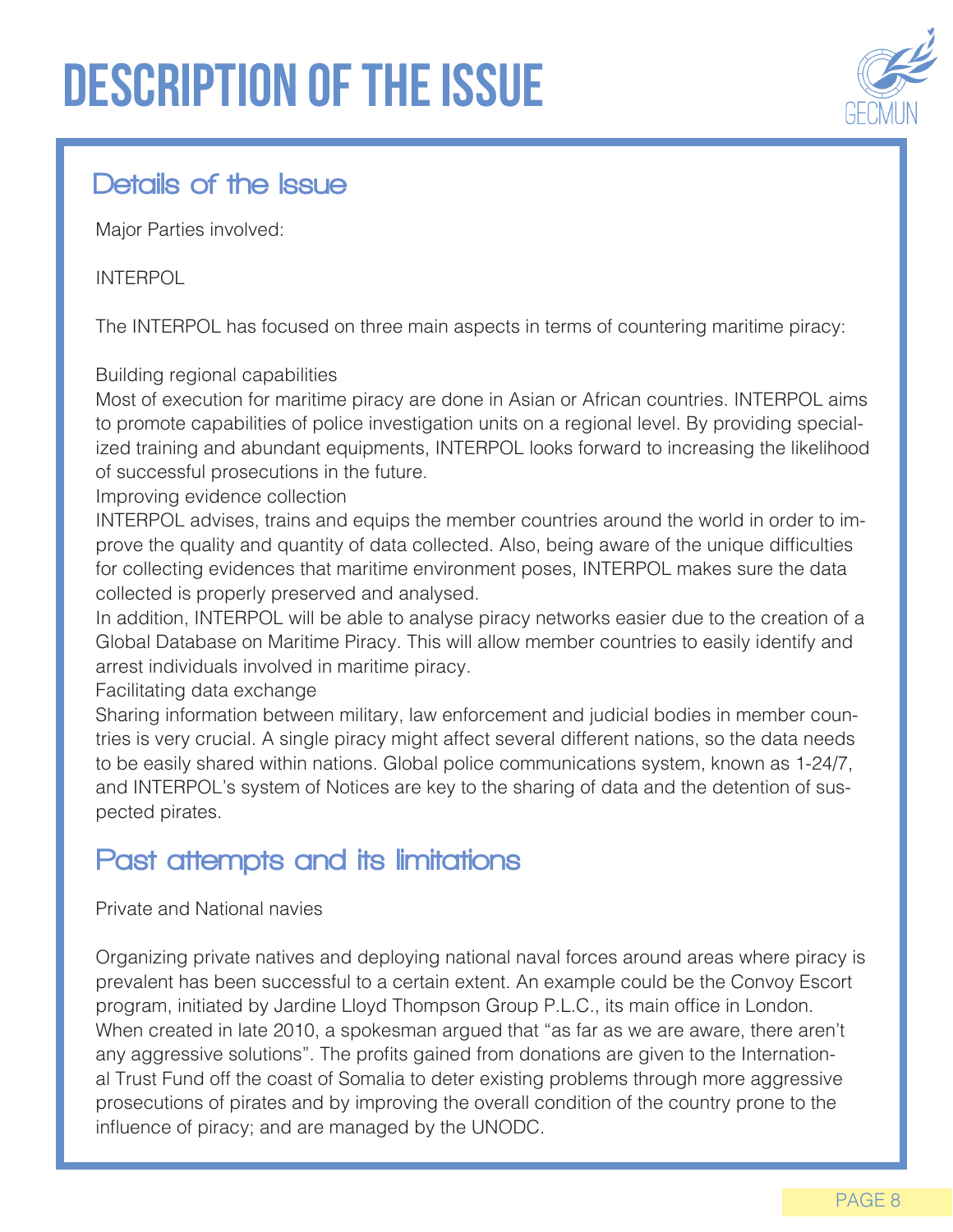

#### Details of the Issue

Resolution 1851 created by the Contact Group on Piracy off the Coast of Somalia (CGPCS)in 2009, emphasized increasing the awareness and the public information of piracy and addressed military and operational coordination.

The International Maritime organization (IMO) conference "agreed that piracy cannot be solved by military means alone and reiterated the importance of supporting local communities to tackle the basic causes of piracy and improving effective use of Somali coastal waters through regional maritime capacity-building measures."

The government of Somalia and various shipping industries have made efforts to deter piracy in the Somalia coast but have failed to address the instability of the country and the present system that harbors the reasons for the flourishment of piracy.

Djibouti Code of Conduct(2009):

- 1. The arrest and prosecution of people who are suspected of or have committed acts of piracy and crimes against ships both intentionally or not
- 2. The guaranteed rescue of ships, people, and property subjected to such piracy actions and the proper treatment of the victims of such violence
- 3. Enforces authorized officials both national and international to offer patrol ships, aircraft or other means of transportation

### Questions to Consider

- 1. How should the international community address the rising level of piracy occurring in the Horn of Africa?
- 2. Should the UN cooperate with the European Union and NATO naval initiatives in the region? If so, how or in what way?
- 3. Should there be a new international maritime force that prosecutes piracy in the region? If so, how?
- 4. What is the root cause of piracy? How can the UN resolve the root causes of piracy?
- 5. How should the UN handle the economic consequences of global piracy? Which organizations are capable of supporting this?

6. How should the UN deal with the legal and jurisdictional issues regarding the status of captured pirates? How, where, and by whom should captured pirates be tried? What should be the legal status of pirates?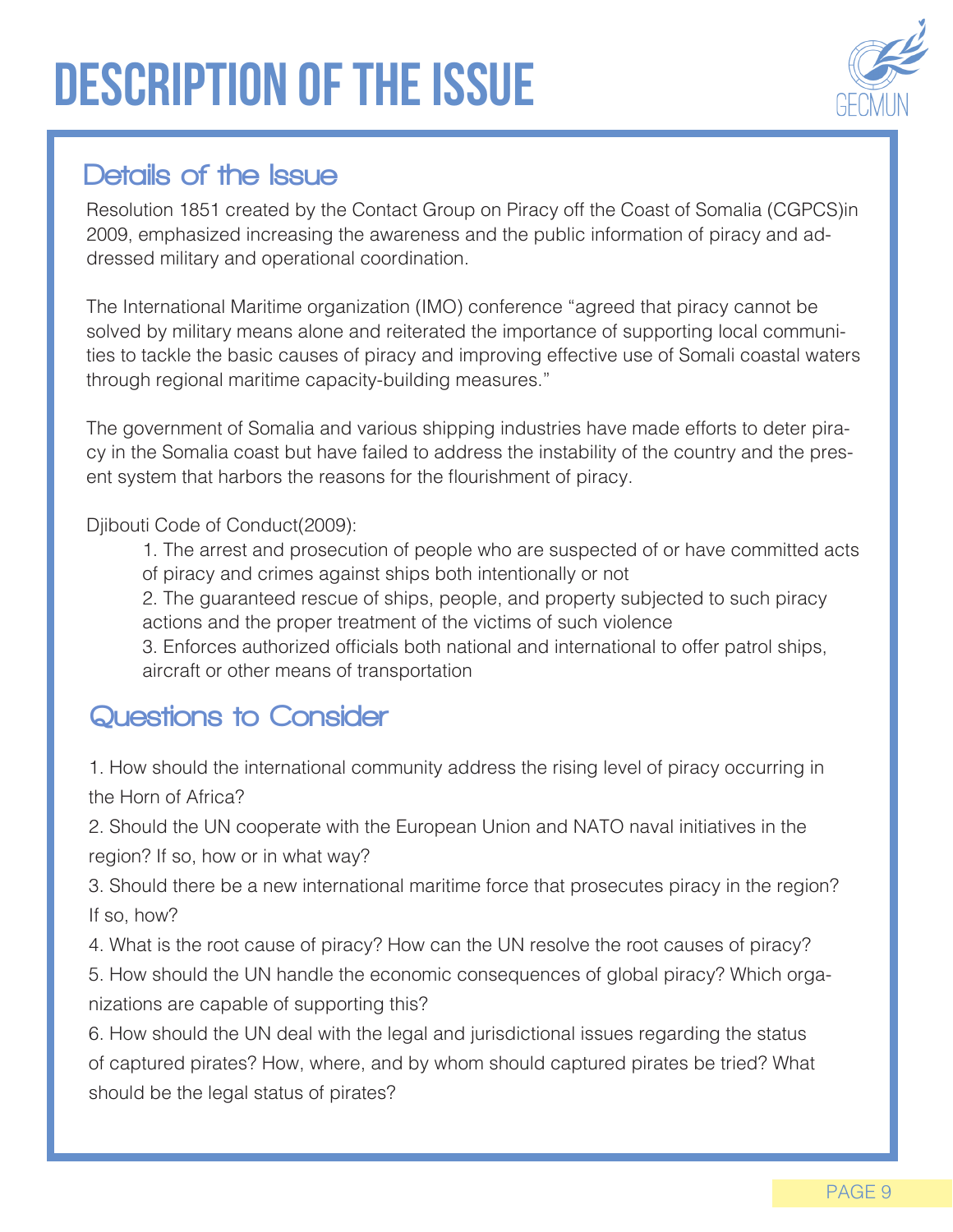

#### Resources for further reserach

EU's fight against maritime crime: http://eeas.europa.eu/piracy/index\_en.htm http://aa.com.tr/en/economy/eu-announces-77-million-in-aid-for-horn-of-africa-/508307

UNHCR's fight against maritime crime in Horn of Africa: http://www.unhcr.org/569e3b19530.html

UNODC's fight agains maritime crime and piracy in Horn of Africa: http://thenationonlineng.net/unodc-train-prosecutors-of-maritime-drug-crimes/

Illegal fishing in Somali seas: http://www.theguardian.com/world/2015/oct/31/somalia-fishing-flotillas-pirates-comeback

Programs & Past attempts regarding the maritime crime in Horn of Africa https://www.unodc.org/unodc/en/piracy/horn-of-africa-division.html

Decreasing incidents of attacks of Somali pirates: http://www.economist.com/blogs/economist-explains/2013/05/economist-explains-11

Current Issues of maritime crime https://www.shephardmedia.com/news/imps-news/maritime-crime-rates-tread-water/

The financial aspect of piracy: http://www.economist.com/blogs/baobab/2013/11/somalia